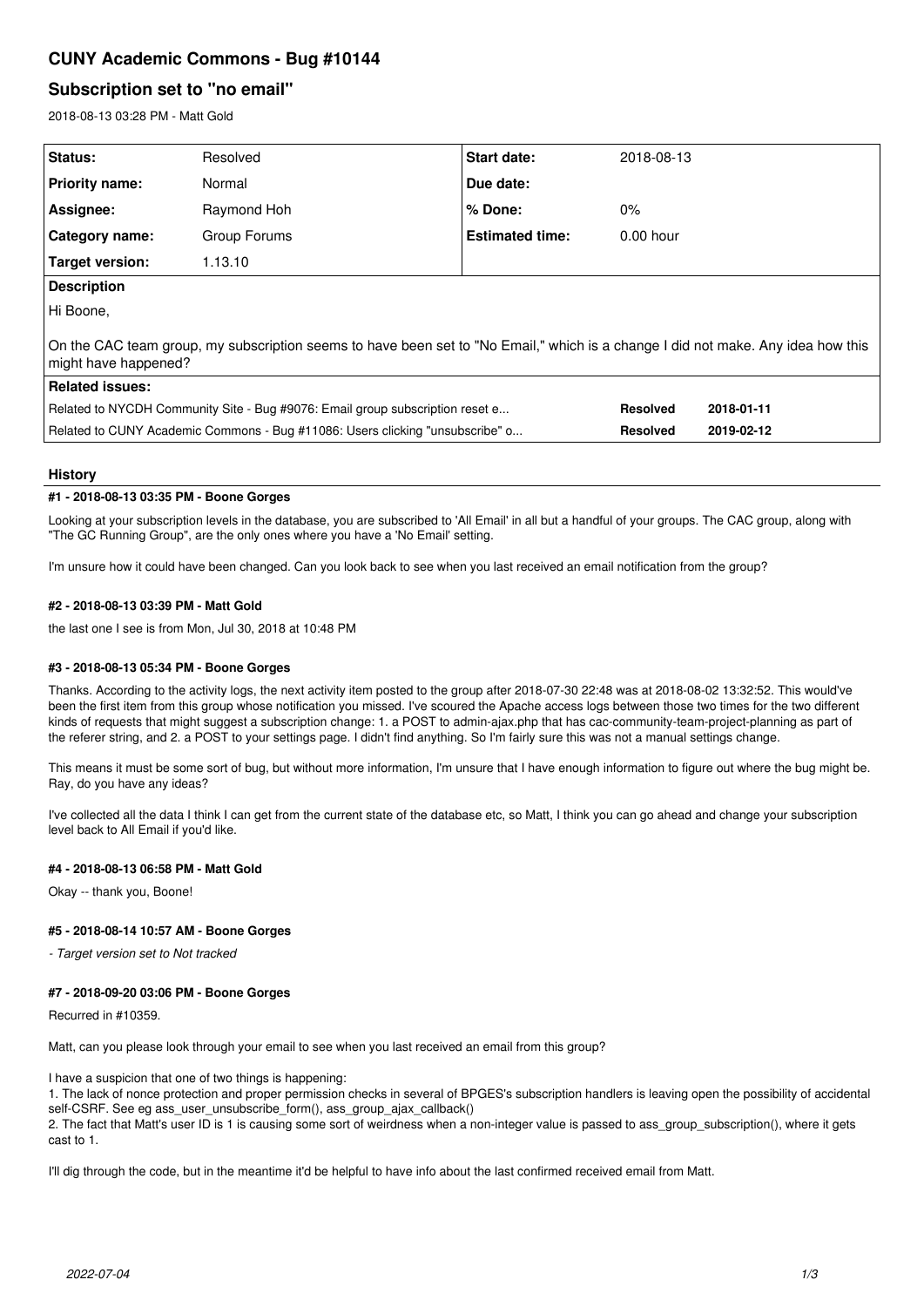## **#8 - 2018-09-20 03:07 PM - Boone Gorges**

(In the meantime, Matt, go ahead and resubscribe.)

#### **#9 - 2018-09-20 03:46 PM - Matt Gold**

- *File Screen Shot 2018-09-20 at 3.46.16 PM.png added*
- *File Screen Shot 2018-09-20 at 3.45.01 PM.png added*
- *File Screen Shot 2018-09-20 at 3.44.46 PM.png added*

#### Hi Boone,

I see two recent emails -- one from today (?!!) and one from Steve. Screenshots attached and please let me know whether you want the email source

## **#10 - 2018-09-20 04:02 PM - Raymond Hoh**

*- Related to Bug #9076: Email group subscription reset erroneously added*

## **#11 - 2018-09-20 04:29 PM - Raymond Hoh**

I linked [#9076](https://redmine.gc.cuny.edu/issues/9076) to this ticket because Matt also described these problems on NYCDH, and forwarded me a NYCDH report last night.

I had previously set up some logs in Group Email Subscription to figure out what might be happening.

Here's the code that I am using to log what is happening, FWIW:

```
/**
 * Log GES changes.
 */
add_filter( 'update_group_metadata', function( $retval, $object_id, $meta_key, $meta_value ) {
        if ( 'ass_subscribed_users' !== $meta_key ) {
                return $retval;
\left\{\begin{array}{cc}1&1\\1&1\end{array}\right\}    ray_log( 'group sub group ID: ' . $object_id );
        ray_log( 'group sub update: ' . print_r( $meta_value, true ) );
        ray_log( 'group sub backtrace: ' . wp_debug_backtrace_summary() );
     return $retval;
}, 10, 4 );
add action( 'ass group subscription', function( $user id, $group id, $action ) {
        ray_log( "group sub change: user ID - {$user_id}, group ID - {$group_id}, action - {$action}" );
}, 10, 3 );
```
#### (Code above will need amending for GES 3.9.x. These logs were set up for 3.8.x in mind.)

What I discovered just now is the "Unsubscribe from this group" link, added by the Group Email Subscription plugin and located in the email footer, could be the cause of the problem.

What might be happening is some email clients could be auto-scanning email links and are following these links to confirm the safety of the link. If that happens, then a user can have their email notifications turned off for the group without prior warning.

Boone, we might have to do the same thing we did to BuddyPress activation emails, which is that the user needs to click on a button to confirm unsubscription from the group, instead of just auto-unsubscribing them as we do now.

#### **#12 - 2018-09-20 05:40 PM - Boone Gorges**

*- Target version changed from Not tracked to 1.13.10*

Thanks, Ray! That's almost certainly what's happening.

Is there a quick way we can remove the Unsubscribe link from Commons emails until we get this sorted out in BPGES?

### **#13 - 2018-09-20 07:21 PM - Matt Gold**

this sounds like a likely possibility to me, too -- great thinking, Ray, and thanks!

## **#14 - 2018-09-21 02:17 PM - Boone Gorges**

*- Assignee changed from Boone Gorges to Raymond Hoh*

Sounds like Ray is working on this. Thank you :-D